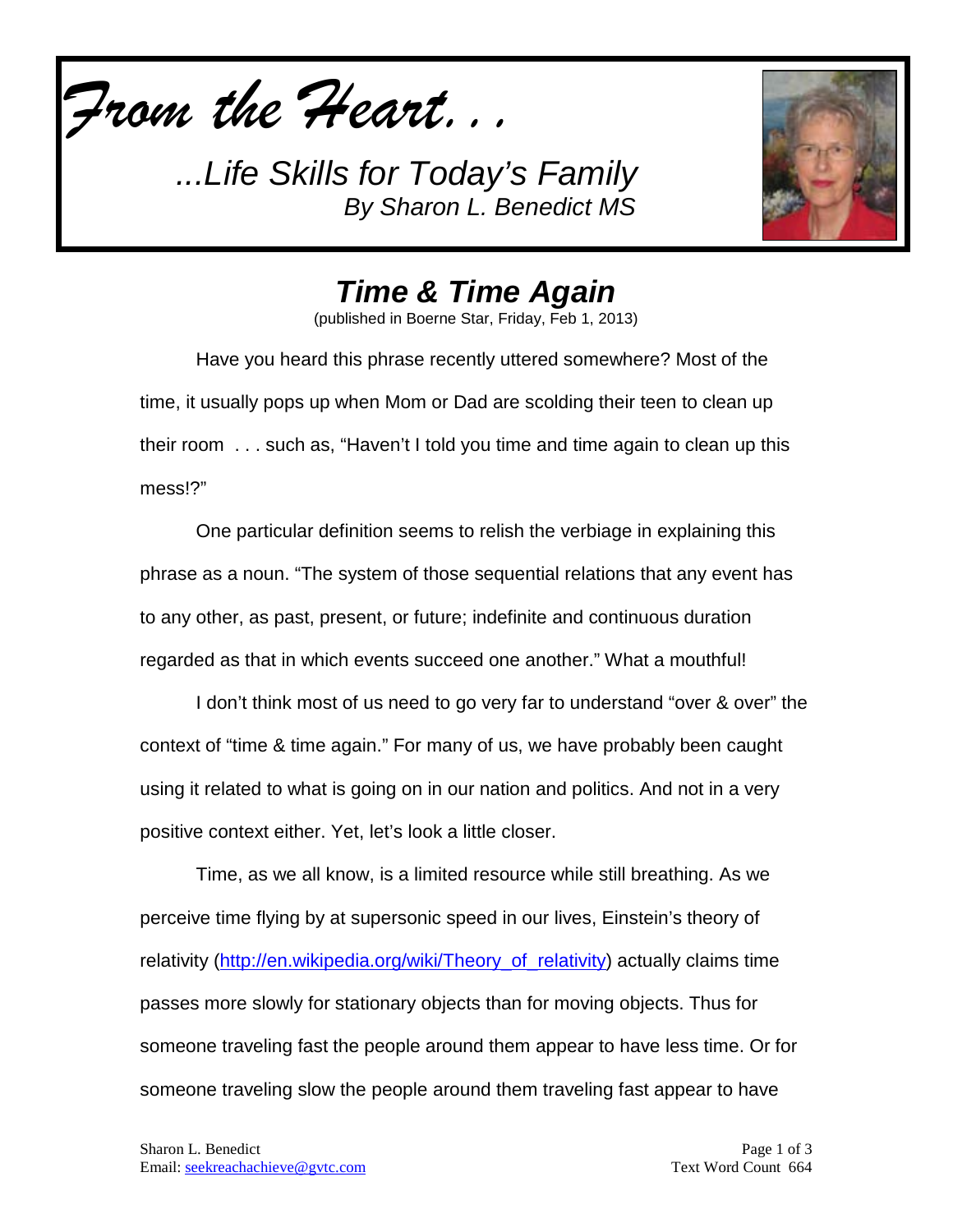more time. For example, you travel in a spaceship at high speed for one hour, from earth and then return for one hour. The people on earth will have experienced three hours of time passage while you only experience two hours of time passage. Time is relative to the speed at which you are moving rather than the distance.

So what does this really means for us mortals who are land locked in our lifetime and not privileged to hop a spaceship? Time is still a limited resource that challenges us to use whatever time we have wisely and purposefully. I bet you have had some days where you were able to accomplish so many things you didn't think you could in such a short time period. Then there are those days where no matter how hard you try the day seems to drag with little accomplished.

What is going on there? Without trying to simplify it too much, daily life has its many surprises. Some of our most organized plans go awry with those surprises. Those are the days that you feel drags on with little accomplished you intended. Then there are those days the plans you mapped out went so smoothly, you were actually waiting for something to mess it up. At the end of the day resting in your easy chair you pondered the amazing feats you reached without a hitch with any of it. You also wish every day was like that.

Yet, we all know tomorrow may be a different story entirely. No matter how our time is limited on earth, time can also be our friend when we flow with the tide of events during each day. Yes, plan; but be ready and willing to flex. Whether a project or a relationship, each 24 hour day becomes a day of discovery with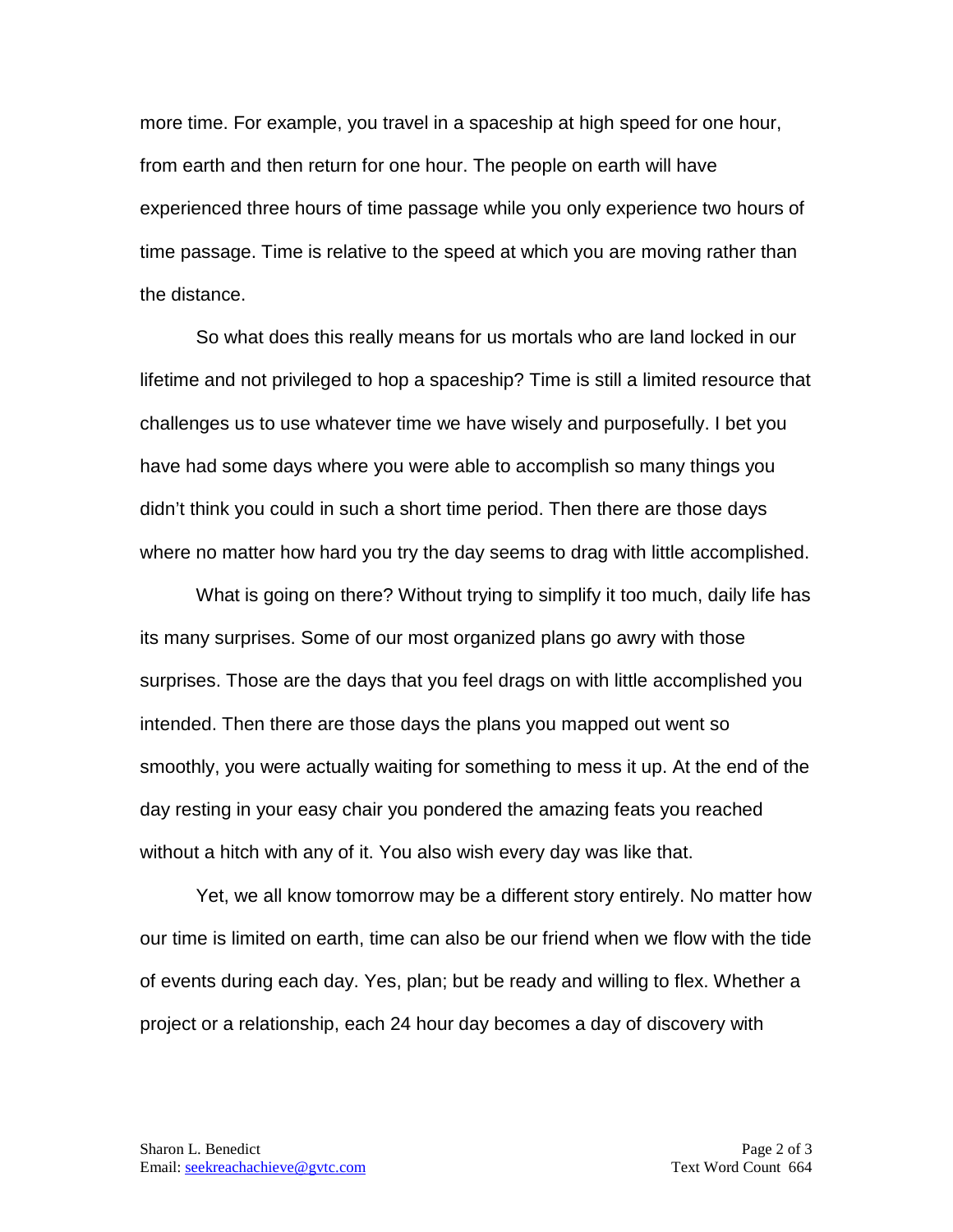opportunities and challenges to begin something, continue working on it, finish it, and move on to something else.

Being in the moment becomes your greatest ally no matter what is in front of you. You just then may have more days at the end of your day in your easy chair where you take a deep breath, learned some lessons, are content to let it all flow, and actually look forward to tomorrow's surprises to work and maybe even play through.

You won't need to board a spaceship to slow time down but enjoy the pace you have on terra firma as each day says hello.

--

*Sharon L. Benedict, is a speaker, author, and weaver, and loving it! She is available for speaking engagements, free-lance writing, and will even weave you a one-of-kind creation, just for you. Sharon also welcomes your questions and comments and can be contacted a[t seekreachachieve@gvtc.com.](mailto:seekreachachieve@gvtc.com) Visit her website at [www.celebratingyourjourney.com.](http://www.celebratingyourjourney.com/)*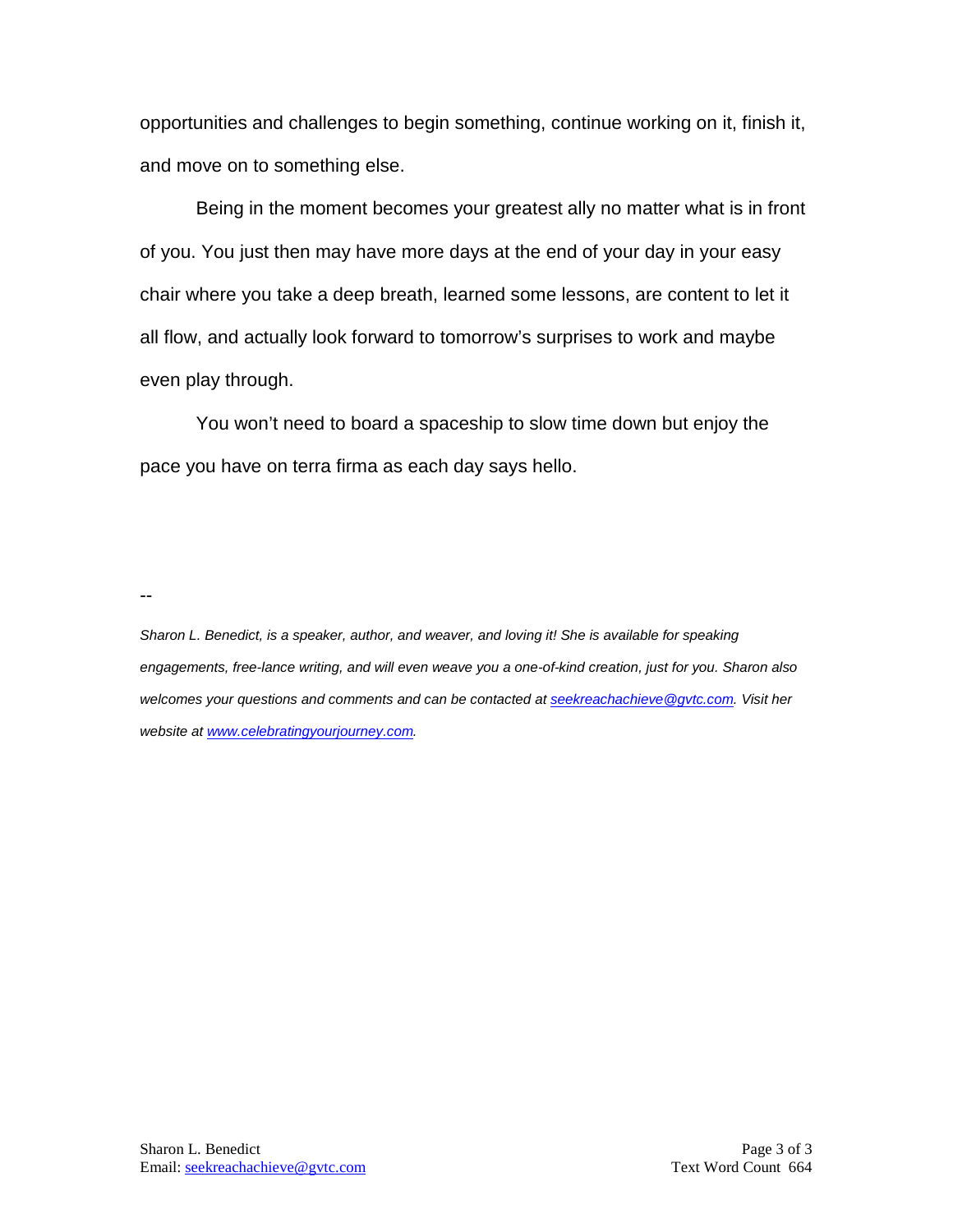*From the Heart...*



*Timing Your Time*

(published in Boerne Star, Friday, Feb 8, 2013)

When it comes to getting things done, do you let those seemingly urgent things determine how you manage your time day by day, year by year? Or are you thinking, "Who really has control over managing their time anyway? Work, school, kids, church, community volunteering, you name it, set the schedule." Yes, life happens and flexing with the surprises and shifts of some of our most treasured plans or schedule is an important and healthy part of daily living. Yet, both the schedule and life surprises are all part of the same whole.

Wikipedia's definition offers us a look into time management. "Time management is the act or process of planning and exercising conscious control over the amount of time spent on specific activities, especially to increase effectiveness, efficiency or productivity. Time management may be aided by a range of skills, tools, and techniques used to manage time when accomplishing specific tasks, projects and goals complying with a due date . . . A time management system is a designed combination of processes, tools, techniques, and methods. Usually time management is a necessity in any project development as it determines the project completion time and scope."

Do you have those skills, tools, and techniques in place to accomplish what you want to see happen each day, week, month, year? These tools and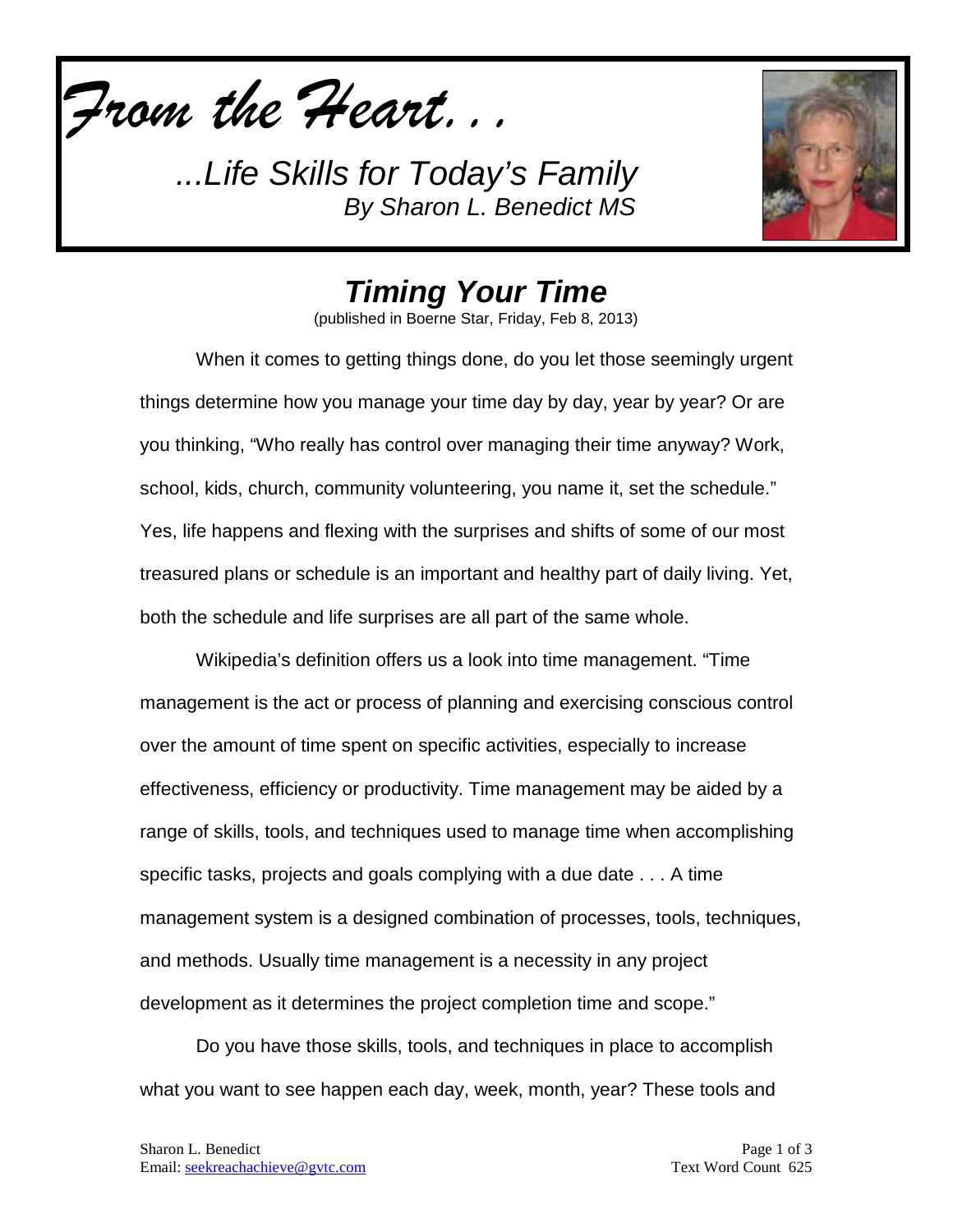techniques are essential for " . . . planning, allocating, setting goals, delegation, analysis of time spent, monitoring, organizing, scheduling, and prioritizing." Exercising conscious control gives you the opportunity to actually increase your effectiveness, efficiency, and productivity with whatever you are doing. Managing your time is also for both business/work as well as personal activities.

So, my first question for you is "What one thing right now seems to consistently interfere with your best laid plans for the day, week, year?" Consider the choices you make that allow for this persistent interference to happen. Is something trying to get your attention? A change needed? A support person or team needed to help you stay on course? Or is there something you need to say goodbye to on your calendar?

Slow down for the moment and give yourself time this week to assess what is really going on. Are those "urgent" interruptions really urgent or are you just feeling the pressure from other people or self-imposed drivers? Once you spotlight what is distracting you, you are then ready to do something about it.

My next focus questions are "What do you need most for yourself?" and "What outcome do you want?" Next, "Of all the options, what is most compelling?" Choose the option that has priority. The next step will depend on how you answer the following questions:

"What do you need to do first?" "Who or what do you need to include to succeed?" "Who do you need to talk to?"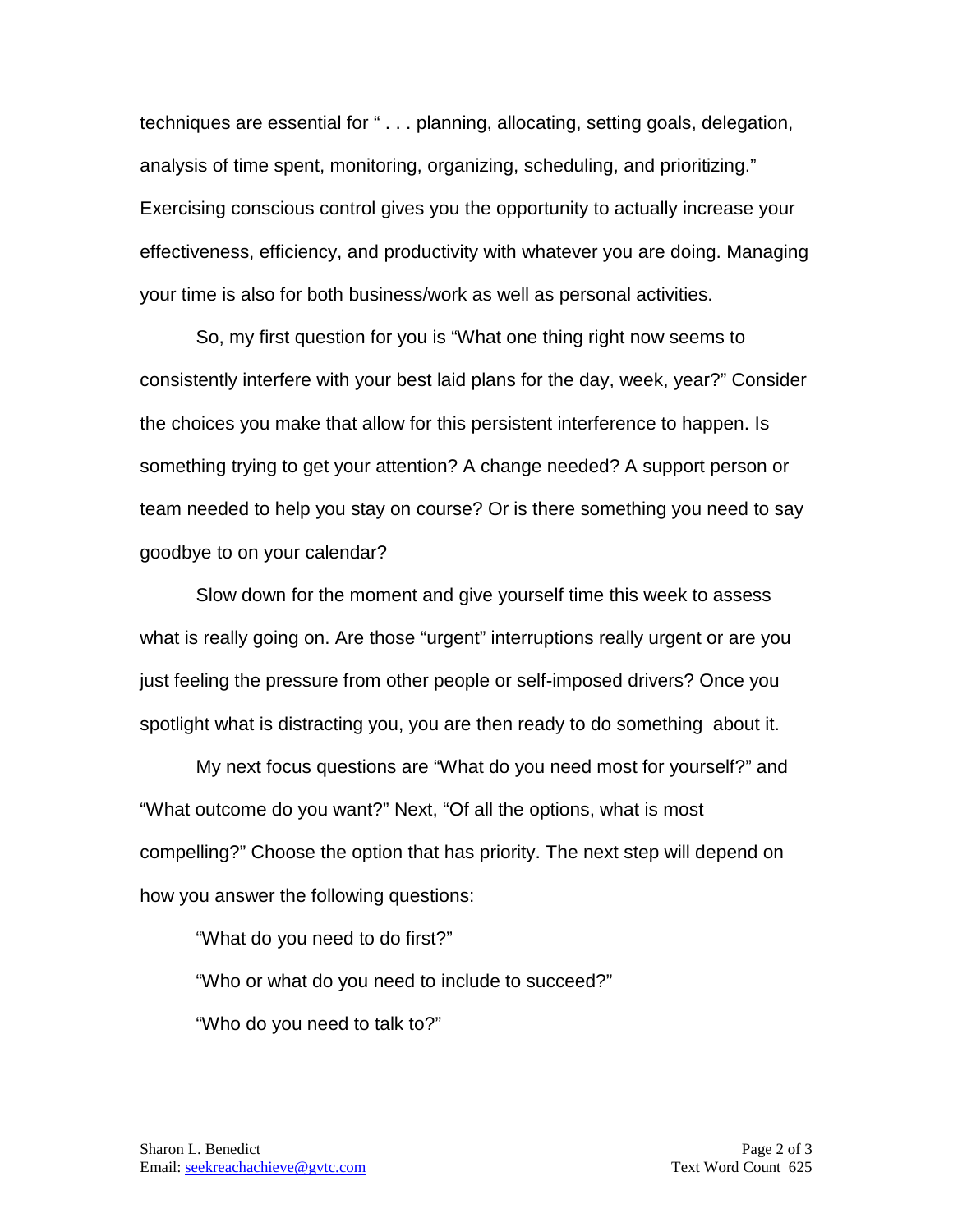"And how will these actions contribute to achieving your goal of managing your time more effectively?"

As you process your answers to each question, set a goal and specific action for this coming week to address that one priority challenging your ability to manage your time.

Ask a friend or family member to help you be accountable to your goal and actions. After you achieve your goal in that one priority, reflect on how you are feeling now. Is there a positive difference in your attitude, perspective, ability to accomplish what you plan? Hopefully, you will even feel more energized to tackle other areas that need your attention in timing your time.

Next article will cover some of the tools and techniques used to manage time and life.

--

*Sharon L. Benedict, is a speaker, author, and weaver, and loving it! She is available for speaking engagements, free-lance writing, and will even weave you a one-of-kind creation, just for you. Sharon also welcomes your questions and comments and can be contacted a[t seekreachachieve@gvtc.com.](mailto:seekreachachieve@gvtc.com) Visit her website at [www.celebratingyourjourney.com.](http://www.celebratingyourjourney.com/)*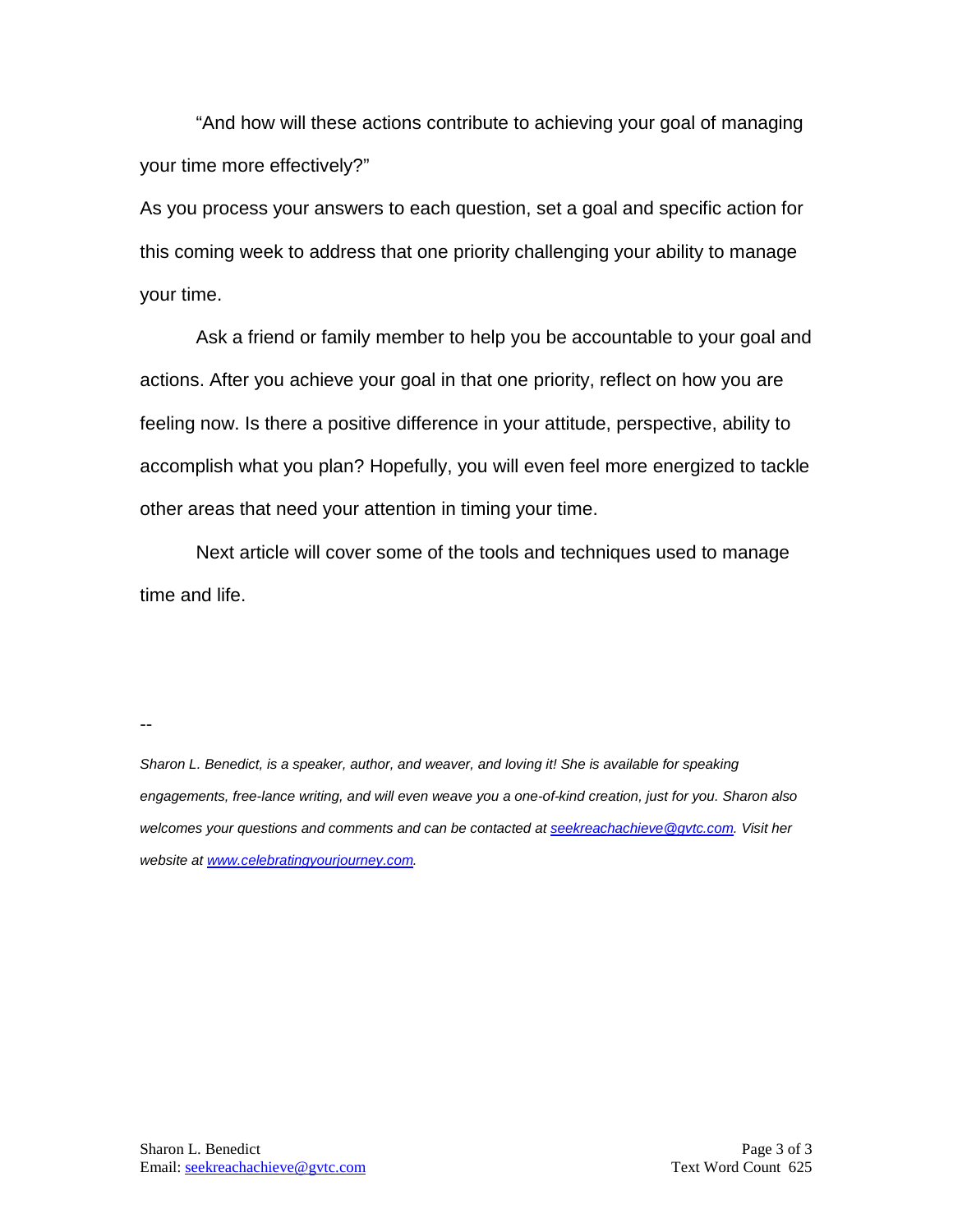*From the Heart...*



## *Valentine's Day After*

(published in Boerne Star, Friday, Feb 15, 2013)

So, how was your Valentine's Day? Hope you took the time to treat someone to a special night. I sure hope you weren't one of the many who consider this holiday a waste of time and money. Loads of money may be spent but not much love felt all around for many.

Here's what Kit Yarrow, Time/Business & Money (Feb 11, 2013), found out about our attitudes toward setting aside time for this holiday. "The annual Valentine's Day spending survey from the National Retail Federation (NRF) reveals that 60% of Americans — and 91% of those in relationships — plan to celebrate the holiday to the tune of \$18.6 billion. The folks playing along will spend an average of \$131 on gifts for spouses, significant others, friends, children, parents, classmates, teachers, pets and co-workers. Average spending is expected to be up around \$4 compared with Valentine's Day last year. And yet, most of the dozens of consumers I've interviewed about Valentine's Day were tepid, at best, when asked about their feelings for the holiday."

Yarrow found out that very few considered this day a particularly romantic event. Others would tell someone they loved them all the time and didn't need a holiday to say so; and some felt forced to participate, as an obligation.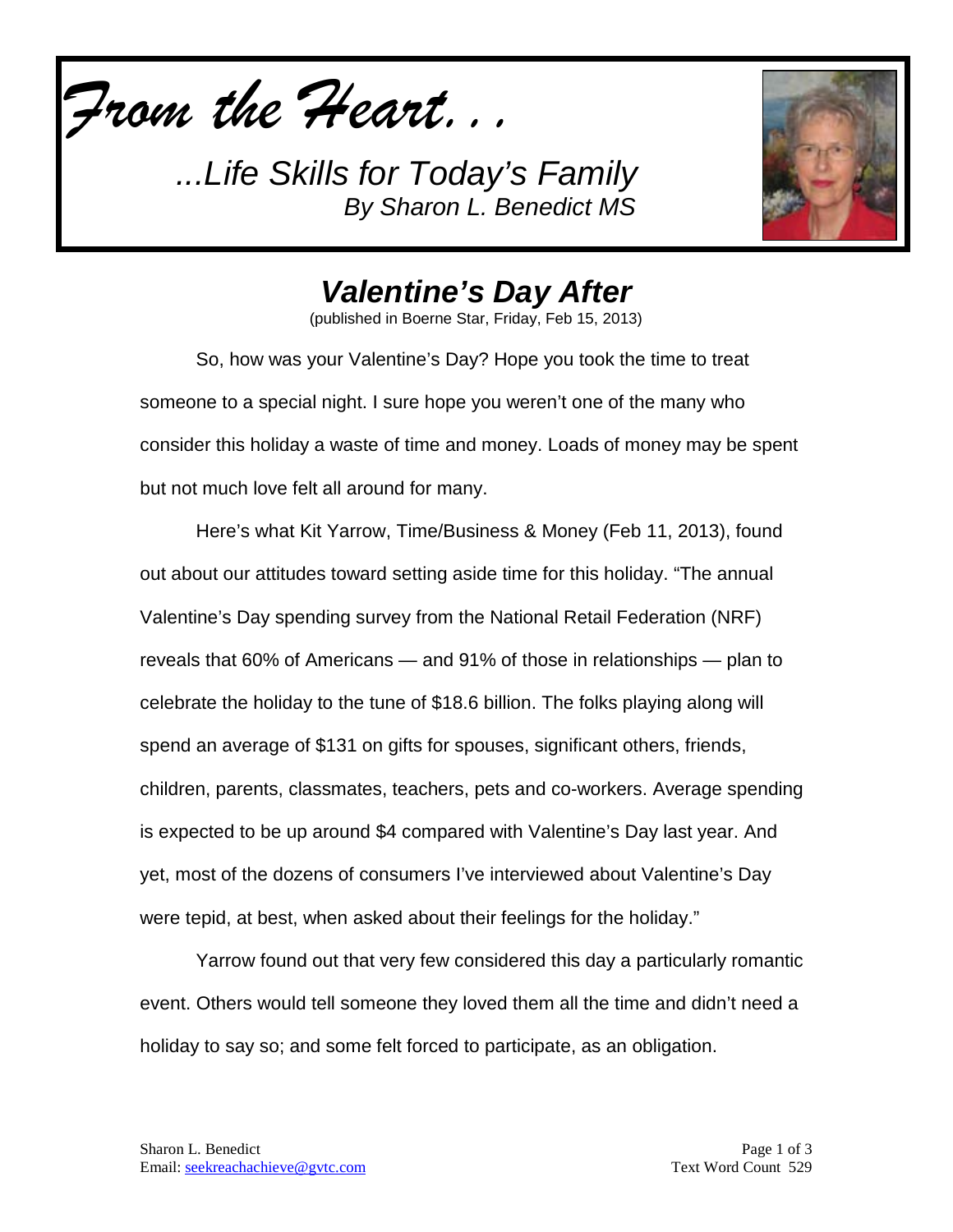So, where do you stand on taking the time to celebrate and demonstrate your love and appreciation for someone? If there were any tips, tools, and techniques to offer in managing your time, this one would hopefully be at the top of your list. Isn't life all about relationships and taking the time to nurture those relationships?

When finding just the right tools and techniques for time management, we all need to keep our core values and relationships center stage. Here are a few key tips and tools to get you started. The first thing to make this a little easier on you is to free up some time before you tackle managing your very full daily schedule.

Look at your calendar. Is there anything on it that you can shift, delegate, or say goodbye to? Give yourself a few days to think about this. For most of us, everything on our calendar seems to scream, "I am essential. Don't cross me out!" With a little reflection over a few days you may feel otherwise and find it easier to make that shift, delegate or drop it.

Once you have that time slot free, what is the first thing you think about doing with that time? Sleep!? Chill out!? Pay bill!? Go on a hike!? Do absolutely nothing!? Now, doesn't it just feel great to have some free time?! Relish every moment while you can. Sooner more than later, something is bound to show up and fill that time without any planning at all. So, watch out for those sneaky time suckers. Decide pretty soon what you do or do not want to do with that precious time slot. A few more tips, tools, and techniques coming with the next article. Stay tuned.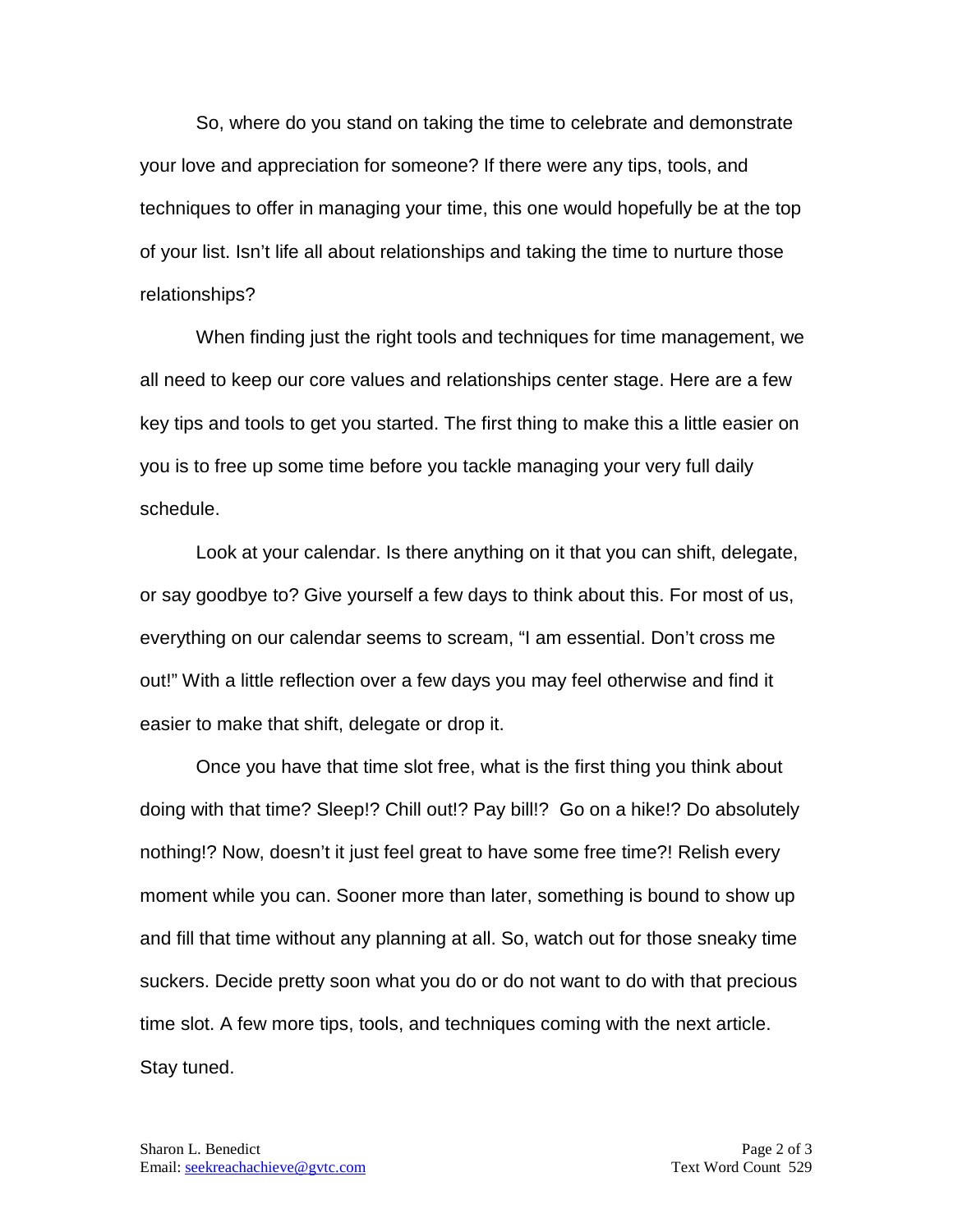*Sharon L. Benedict, is a speaker, author, and weaver, and loving it! She is available for speaking engagements, free-lance writing, and will even weave you a one-of-kind creation, just for you. Sharon also welcomes your questions and comments and can be contacted a[t seekreachachieve@gvtc.com.](mailto:seekreachachieve@gvtc.com) Visit her website at [www.celebratingyourjourney.com.](http://www.celebratingyourjourney.com/)*

--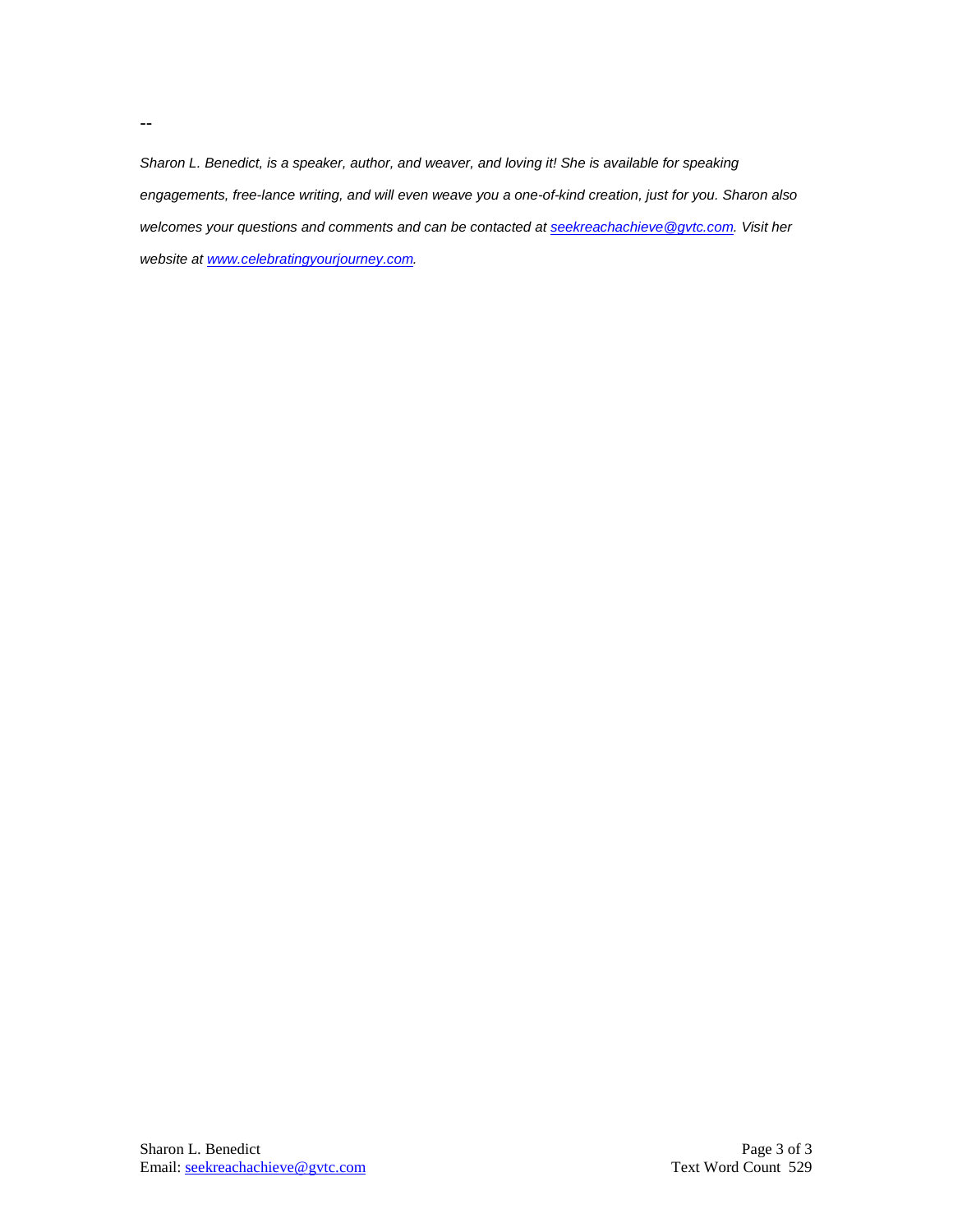



*Time . . . Prescription from your Doc*

(published in Boerne Star, Friday, Feb 15, 2013)

All of us know when we effectively manage our time there is less stress in our lives and hopefully healthier ones as well. So, I thought you would like to know what the Mayo Clinic offers as their tips for managing your time ( source: *Time management: Tips to reduce stress and improve productivity,* Mayo Clinic staff/Basics page, [http://www.mayoclinic.com/health/time-](http://www.mayoclinic.com/health/time-management/WL00048)

[management/WL00048,](http://www.mayoclinic.com/health/time-management/WL00048) June 20, 2012).

"Do you find yourself overwhelmed by the number and complexity of projects that need to be completed at work each day? As the day flies by, do you often feel as if you haven't paid enough attention to each task because other tasks keep landing on your desk, co-workers interrupt you with questions or you can't get it all organized?"

If this sounds familiar, Mayo gives some basics for managing your time, minimizing stress, and maximizing your quality of life. Mayo first asks ". . . how do you get back on track when organizational skills don't come naturally? To get started, choose one of these strategies, try it for two to four weeks and see if it helps. If it does, consider adding another one. If not, try a different one."

> **Plan each day.** Planning your day can help you accomplish more and feel more in control of your life. Write a to-do list, putting the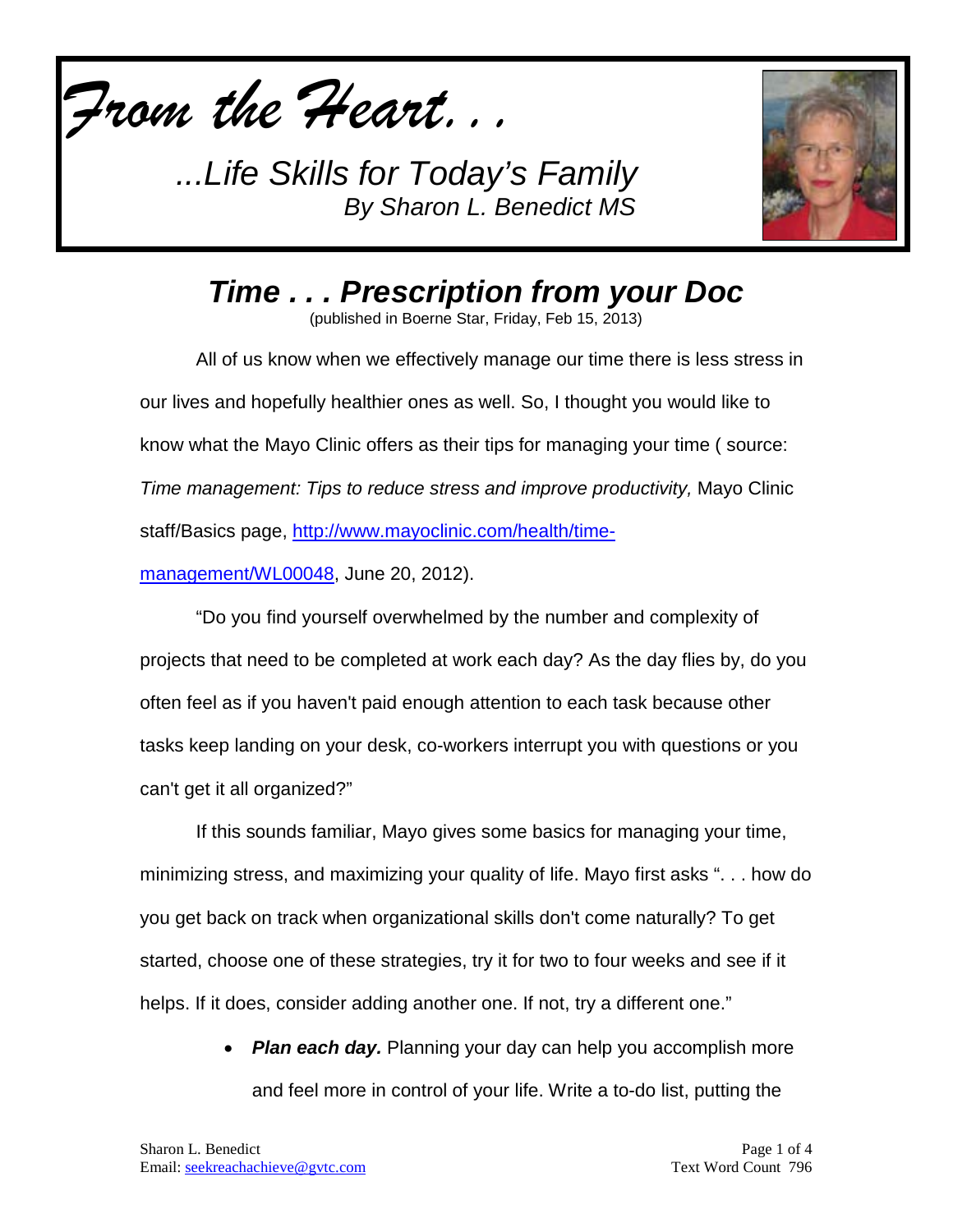most important tasks at the top. Keep a schedule of your daily activities to minimize conflicts and last-minute rushes.

- *Prioritize your tasks.* Time-consuming but relatively unimportant tasks can consume a lot of your day. Prioritizing tasks will ensure that you spend your time and energy on those that are truly important to you.
- **Say no to nonessential tasks.** Consider your goals and schedule before agreeing to take on additional work.
- *Delegate.* Take a look at your to-do list and consider what you can pass on to someone else.
- *Take the time you need to do a quality job.* Doing work right the first time may take more time upfront, but errors usually result in time spent making corrections, which takes more time overall.
- *Break large, time-consuming tasks into smaller tasks.* Work on them a few minutes at a time until you get them all done.
- *Practice the 10-minute rule.* Work on a dreaded task for 10 minutes each day. Once you get started, you may find you can finish it.
- *Evaluate how you're spending your time*. Keep a diary of everything you do for three days to determine how you're spending your time. Look for time that can be used more wisely. For example, could you take a bus or train to work and use the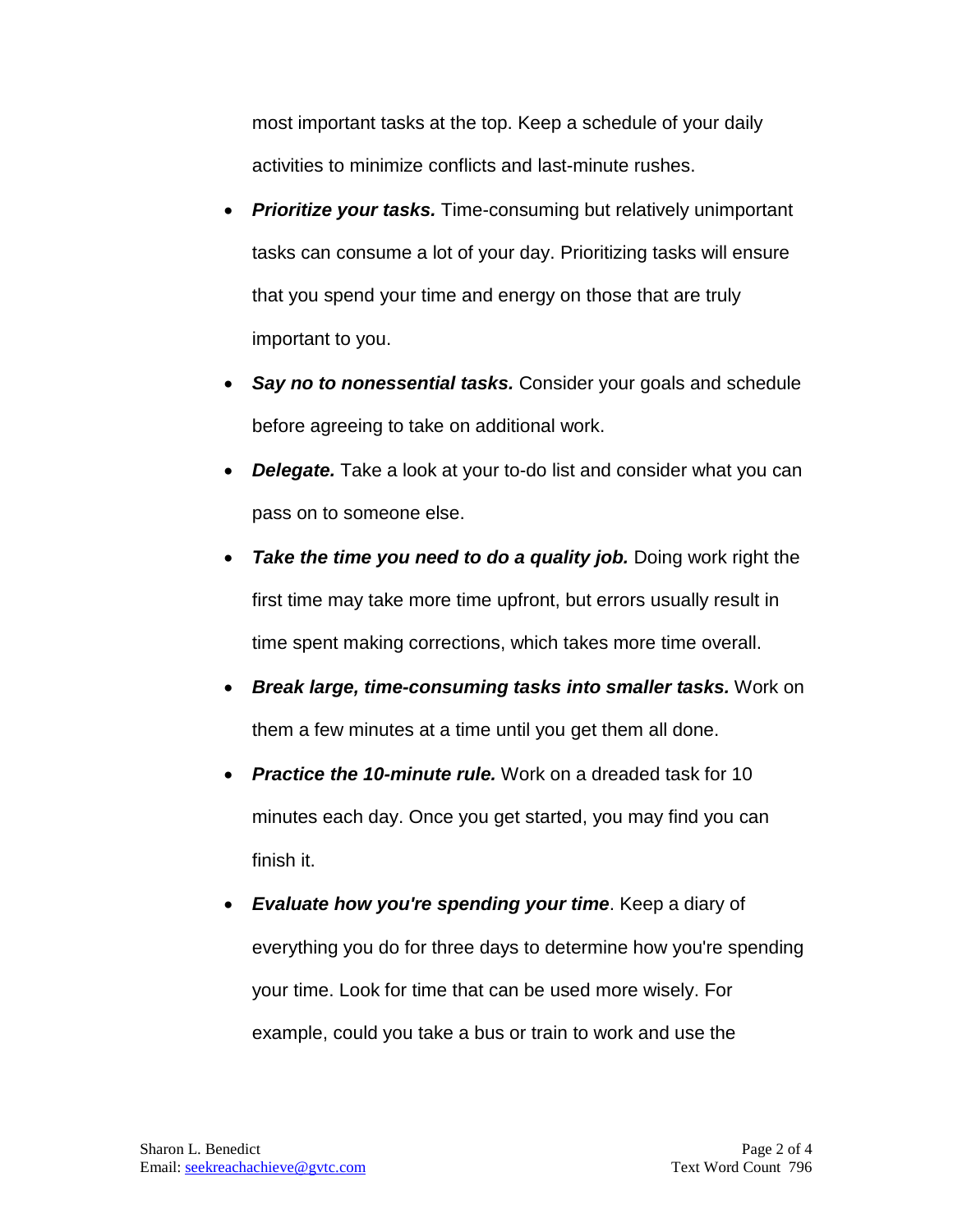commute to catch up on reading? If so, you could free up some time to exercise or spend with family or friends.

- *Limit distractions.* Block out time on your calendar for big projects. During that time, close your door and turn off your phone, pager and email.
- *Get plenty of sleep, eat a healthy diet and exercise regularly.* A healthy lifestyle can improve your focus and concentration, which will help improve your efficiency so that you can complete your work in less time.
- *Take a time management course.* If your employer offers continuing education, take a time management class. If your workplace doesn't have one, find out if a local community college, university or community education program does.
- **Take a break when needed.** Too much stress can derail your attempts at getting organized. When you need a break, take one. Take a walk. Do some quick stretches at your workstation. Take a day of vacation to rest and re-energize.

If you are too worn out, burned out, and out of control to try any of these tips, by all means seek professional help. Mayo suggests contacting your employee assistance program (EAP) at your workplace or discuss your situation with your doctor.

I would add to those resources a professional life coach, helping you focus on what is most important to you to process through the pace that works best for